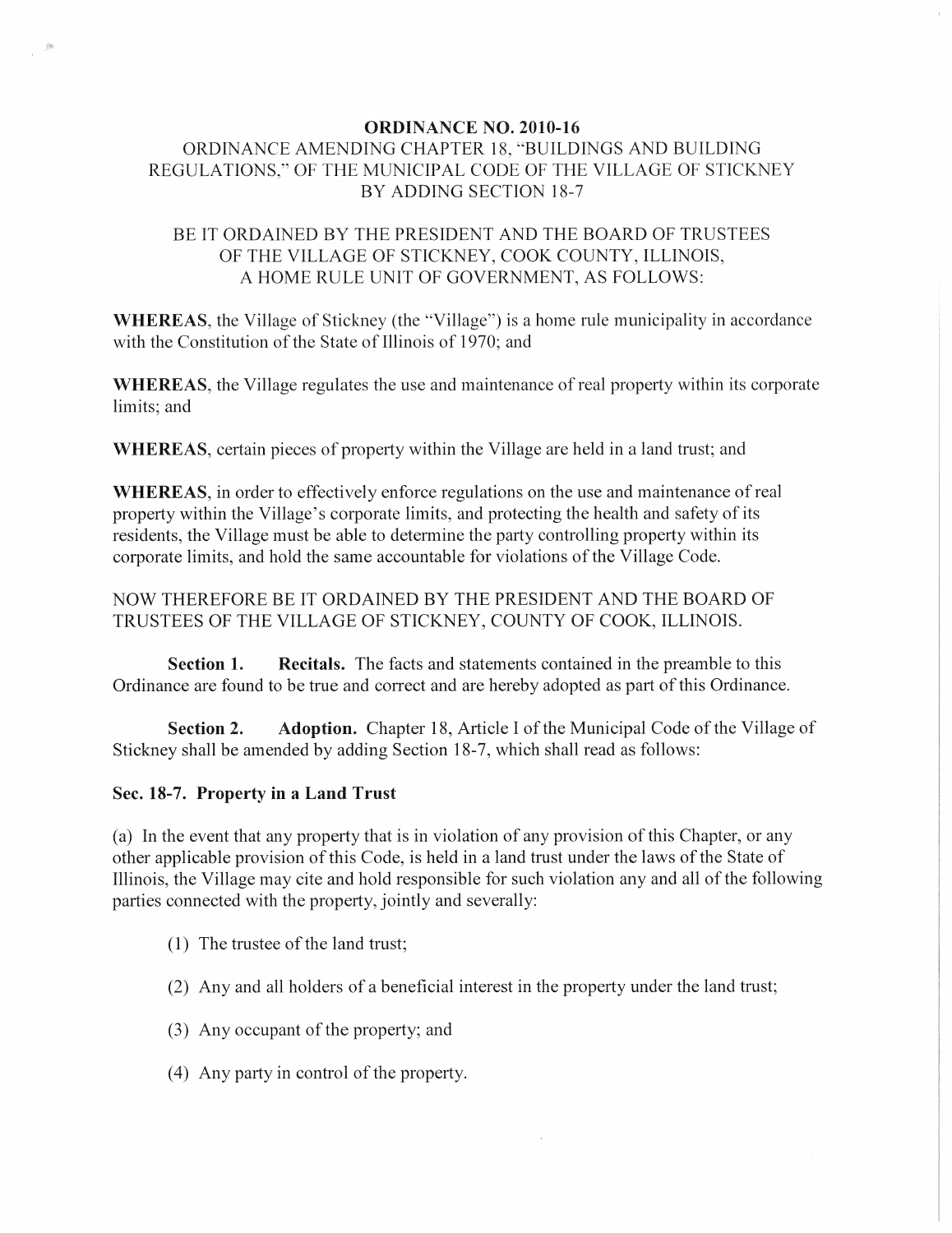(b) A trustee of property in a land trust that violates any provision of this Chapter, or any other applicable provision of this Code, must disclose to the Village the identity and address of every owner and beneficiary with an interest in the present use and enjoyment of the property within ten (10) days of receiving a citation for or notice of violation of any provision of the Village Code from the Village.

**Section 3. Home Rule.** This ordinance is enacted under the Home Rule powers of the Village as set forth in the Constitution and laws of the State of Illinois.

**Section 4. Effective Date.** This Ordinance shall be in full force and effect after its passage, approval and publication in the manner provided by law.

**Section 5. Conflicts.** This Ordinance supersedes all ordinances or parts of ordinances directly conflicting with the terms and provisions contained herein, but only to the extent of such conflict.

**Section 6. Severability.** If any section, subsection, sentence, clause, phrase or portion of this Ordinance is for any reason held invalid or unconstitutional by any court of competent jurisdiction, such portion shall be deemed a separate, distinct, and independent provision and such holding shall not affect the validity of the remaining portions hereof.

**Section 7. Certification and Publication.** The Village Clerk of the Village of Stickney shall certify to the adoption of this Ordinance and cause the same to be published in pamphlet form.